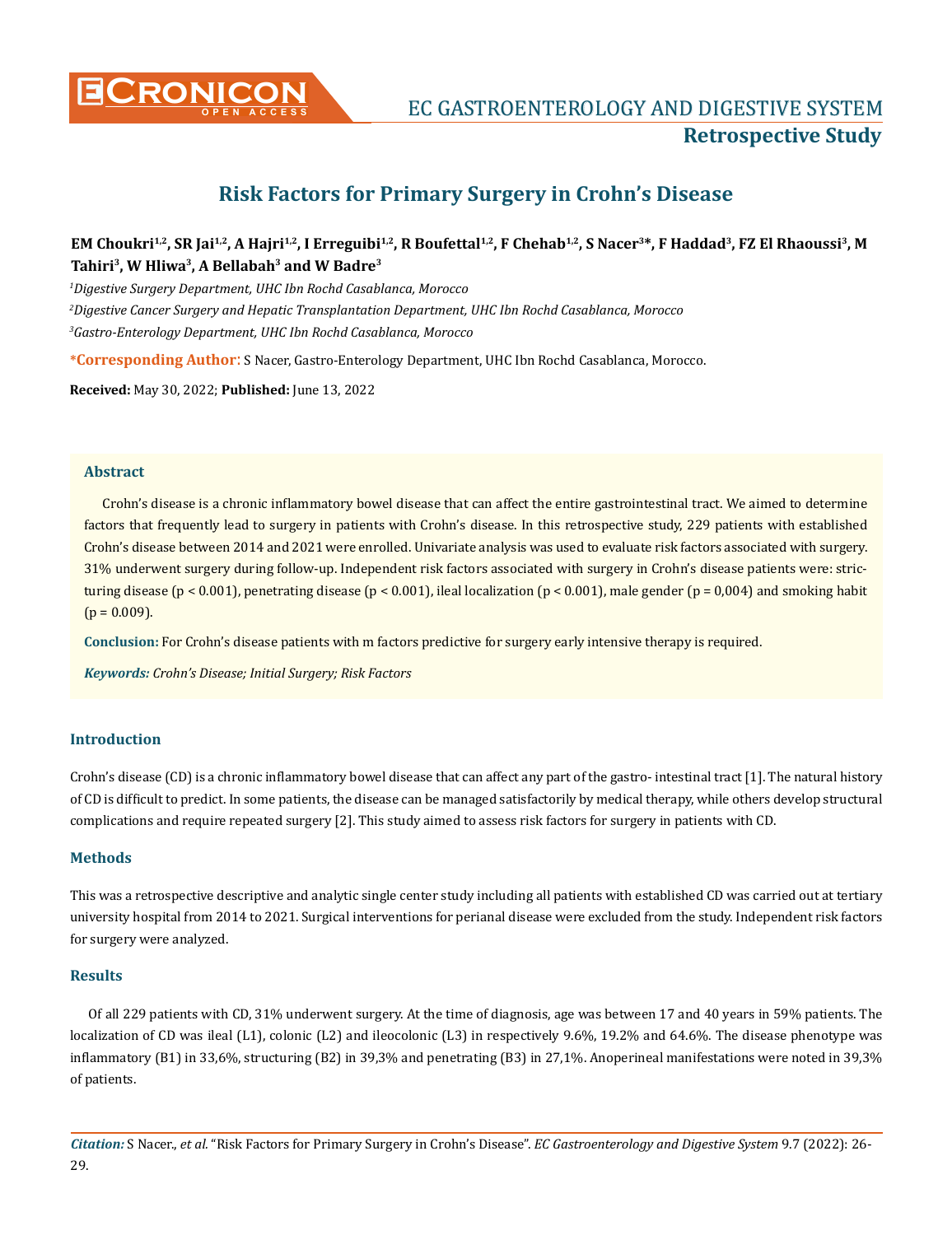The median age at surgery was 21.5 years. The median duration from diagnosis to surgery was 38 months. Emergency surgeries were required in 31.9%.

Indication for surgery was fistulas (70.8%), intraabdominal abscesses (18,84%), intestinal stenosis (8,70%) and intestinal perforation (2,90%). The ileocecal resection was the most frequently performed resection (50,70%) (Table 1). Procedures resulting in stoma accounted for (21,60%).

| No surgery                    | 158 |
|-------------------------------|-----|
| Small bowel segment resection | 22  |
| Ileocecal resection           | 36  |
| Ileo-hemicolectomy            | 6   |
| Right hemicolectomy           |     |
| Sigma resection               | 1   |
| Subtotal colectomy            | 2   |

*Table 1: Primary bowel surgery in the studied population (229 patients).*

Risk factors for surgery were diagnosis before the age of 40 years ( $p = 0.008$ ), involvement of the terminal ileum ( $p < 0.001$ ), stricturing disease ( $p < 0.001$ ), penetrating disease ( $p < 0.001$ ), male gender ( $p = 0.004$ ) and smoking habit ( $p = 0.009$ ).

Family history of CD ( $p = 0.24$ ), perianal disease ( $p = 0.57$ ) and the need for systemic steroids ( $p = 0.08$ ) did not influence the risk of surgery significantly.

#### **Discussion**

Crohn's disease (CD) is a chronic inflammatory bowel disease characterized by transmural inflammation that can affect the entire gastrointestinal tract from mouth to anus [1]. Despite the development of medical therapy, surgery represents a cornerstone in the natural course of Crohn's disease. About 75% - 80% of CD patients will require surgical intervention during their lifetime after diagnosis [2]. In a report from Bernell., *et al*. the cumulative incidence of intestinal resection was 44%,61%, and 71%, at 1, 5 and 10 years after diagnosis [1]. Conservative surgical approach to preserve bowel function is necessary to avoid short bowel syndrome. Previous studies have mainly evaluated the predictive factors for postoperative recurrence [1], but risk factors for initial surgery remain poorly studied. We focused on defining potential risk factors for primary bowel resection. The main indications for surgery reported from Olmsted County were obstruction or medical therapy failure in (24%) each, abscess in 10% each, fistulizing disease in 8% of subjects, intestinal cancer in 4% of patients, and severe perianal disease, bleeding or severe pain in 3% [3]. Commonly, CD patients required elective surgery but in some situations the indication is emergent such intestinal perforation, peritonitis, or toxic megacolon [4].

Resection of the diseased segment is the most commonly performed type of surgery [5]. However, other options exist including bypass and strictureplasty to manage small bowel strictures.

Regarding age of surgery, literature reports are conflicting. In western countries, Young age was associated with increased risk of surgery [5]. The mean age reported was 32 years [5] and 28,7 years [6]. This was consistent with our findings, more than half of patients who required resection were at the age category 17 - 40 years. In contrast, patients who underwent surgery in China were older [2].

Our data revealed that male are at higher risk of surgery. In a population study carried out by Gao., *et al*. including 323 patients with CD from South China male gender is associated with an increased risk for primary surgery [7]. In contrast, a Japanese study reported on 289 patients with CD and found that significantly more women than men underwent surgery [8].

*Citation:* S Nacer., *et al.* "Risk Factors for Primary Surgery in Crohn's Disease". *EC Gastroenterology and Digestive System* 9.7 (2022): 26- 29.

27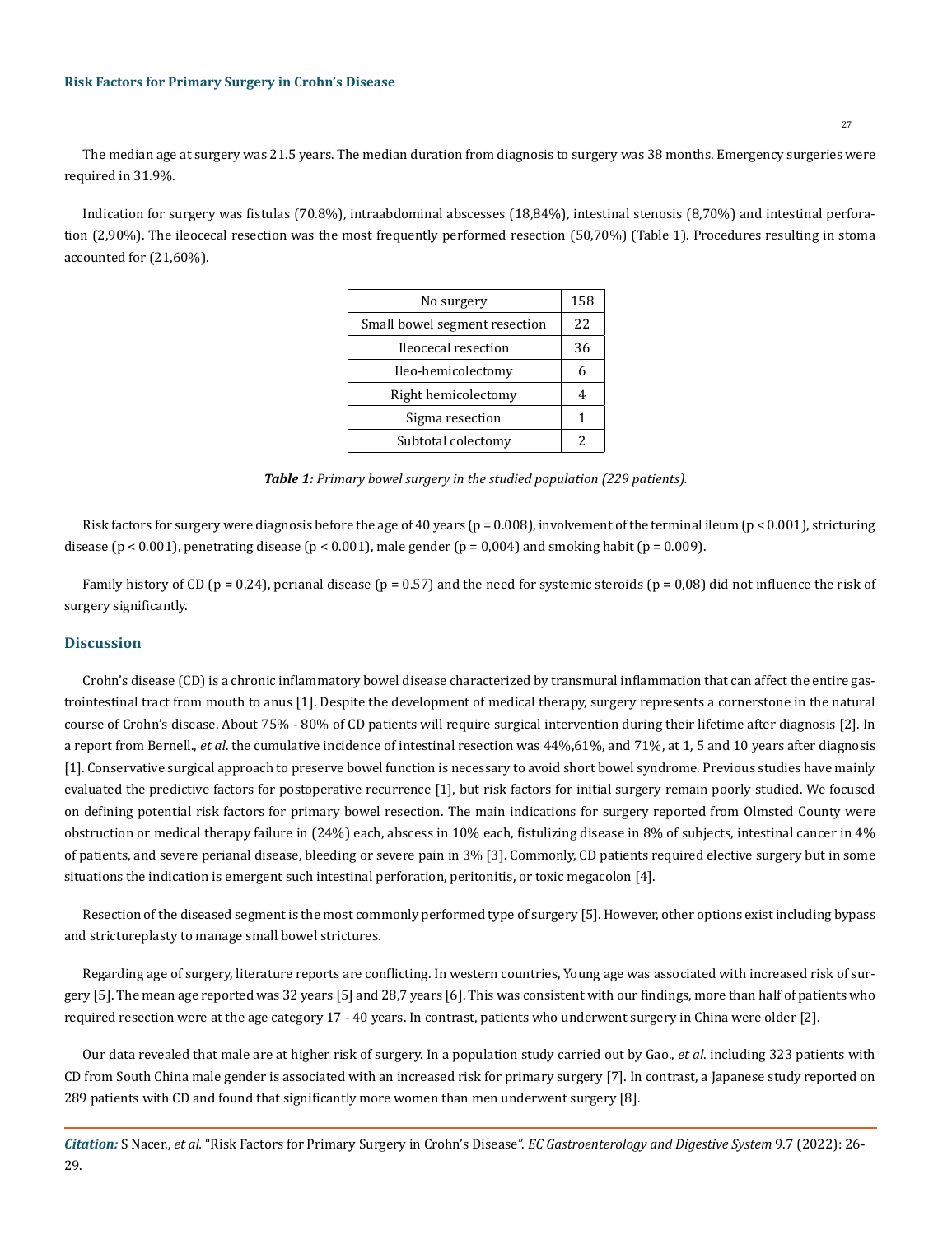Patients with involvement of the small intestine have been reported to have an increased risk for surgery in several studies. Basilisco., *et al*. demonstrated higher risk of surgery in ileal and ileocolic localization [9], whereas Farmer., *et al*. found that ileocolonic disease is more prone to surgery [10]. Our study showed that the involvement of the terminal ileum constitute a risk factor as in Solberg., *et al*. report of 243 patients newly diagnosed with CD [11].

Stricturing (B2) and penetrating (B3) disease behavior also represent predictive risk factors for primary surgery as demonstrated in a report from Hong Kong [12] and in a large cohort of patients with CD in south mainland China [7].

Prior studies have demonstrated that cigarette smoking is an important environmental factor associated with an increased risk of surgery [13]. A prospective study carried out by Seksik., *et al*. showed the negative impact of tobacco use in a large sample of patients, the surgical rate was significantly higher in the heavy smokers than in the nonsmokers [14].

Although family history of inflammatory bowel disease and perianal disease have been significantly associated with surgery requirement [10,13] in several studies. We were not able to demonstrate this in our cohort

Our study faced some limitations. First it was a single center study. Second, the sample size of our cohort was small. Third medication treatment and their relation to surgery were not studied.

#### **Conclusion**

Surgery is not a cure for Crohn's disease. The objective is to alleviate serious complications and achieve the best possible quality of life.

In our study, almost one-third of patients require surgery at a median of 3 years after onset of diagnosis. Stricturing, penetrating disease and smoking habits are identified as high risks factors predictive of surgery in patients with CD.

## **Bibliography**

- 1. Song XM., *et al*[. "Clinical features and risk factors for primary surgery in 205 patients with Crohn's disease: analysis of a South China](https://pubmed.ncbi.nlm.nih.gov/21825896/) cohort". *[Diseases of the Colon and Rectum](https://pubmed.ncbi.nlm.nih.gov/21825896/)* 54.9 (2011): 1147-1154.
- 2. Peng QH., *et al*[. "Clinical literature review of 1858 Crohn's disease cases requiring surgery in China".](https://pubmed.ncbi.nlm.nih.gov/25914485/) *World Journal of Gastroenterology*  [21.15 \(2015\): 4735-4743.](https://pubmed.ncbi.nlm.nih.gov/25914485/)
- 3. Peyrin-Biroulet L., *et al*[. "Surgery in a population-based cohort of Crohn's disease from Olmsted County, Minnesota \(1970-2004\)".](https://pubmed.ncbi.nlm.nih.gov/22945286/) *[American Journal of Gastroenterology](https://pubmed.ncbi.nlm.nih.gov/22945286/)* 107.11 (2012): 1693-1701.
- 4. [Yamamoto T and Watanabe T. "Surgery for luminal Crohn's disease".](https://pubmed.ncbi.nlm.nih.gov/24415860/) *World Journal of Gastroenterology* 20.1 (2014): 78-90.
- 5. Bernell O., *et al*[. "Risk factors for surgery and postoperative recurrence in Crohn's disease".](https://pubmed.ncbi.nlm.nih.gov/10636100/) *Annals of Surgery* 231.1 (2000): 38-45.
- 6. Cullen G., *et al*[. "Long-term clinical results of ileocecal resection for Crohn's disease".](https://pubmed.ncbi.nlm.nih.gov/17600379/) *Inflammatory Bowel Diseases* 13.11 (2007): [1369-1373.](https://pubmed.ncbi.nlm.nih.gov/17600379/)
- 7. Gao X., *et al*[. "Risk factors for surgery and postoperative recurrence: analysis of a south China cohort with Crohn's disease".](https://pubmed.ncbi.nlm.nih.gov/22845663/) *Scandina[vian Journal of Gastroenterology](https://pubmed.ncbi.nlm.nih.gov/22845663/)* 47.10 (2012): 1181-1191.
- 8. Morimoto N., *et al*[. "Risk factors and indications for first surgery in Crohn's disease patients".](https://pubmed.ncbi.nlm.nih.gov/18251150/) *Hepatogastroenterology* 54.79 (2007): [2011-2016.](https://pubmed.ncbi.nlm.nih.gov/18251150/)
- 9. Basilisco G., *et al*[. "Risk factors for first operation in Crohn's disease".](https://pubmed.ncbi.nlm.nih.gov/2741884/) *American Journal of Gastroenterology* 84.7 (1989): 749-752.

28